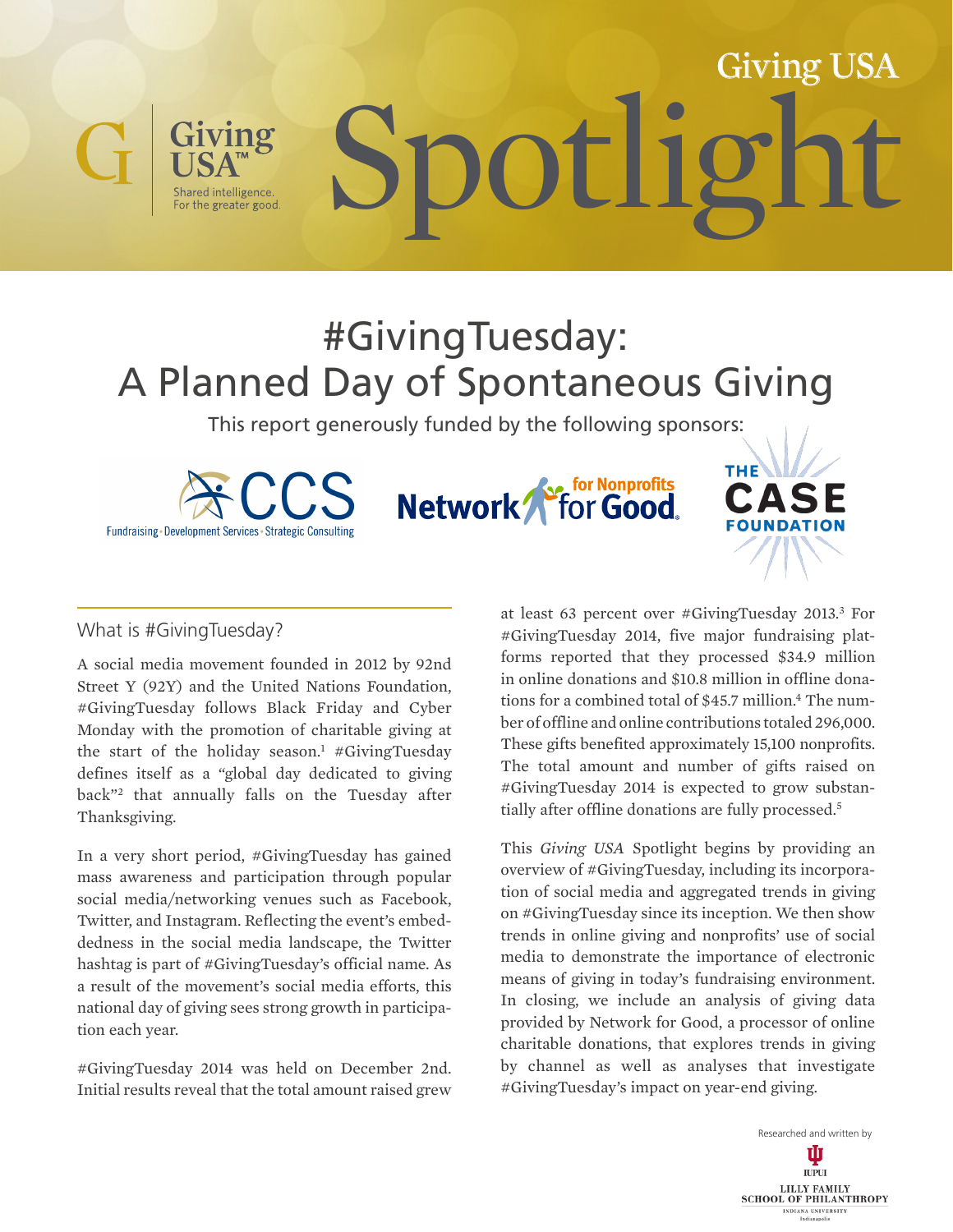# History of #GivingTuesday

#GivingTuesday is not the first time-based giving initiative. In 2009, Minnesota's first "Give to the Max Day" raised \$14 million, and Pittsburgh's "Day of Giving" commenced the same year.<sup>6</sup> "Colorado Gives Day" launched in 2010 and has annually urged citizens to "give where you live."7 The most notable predecessor, however, may be the "North Texas Giving Day."8 This regional day of giving is heralded as the largest community-based giving day in the nation. In 2014, gifts received for this campaign totaled \$26.3 million and benefited 1,580 organizations throughout the region.<sup>9</sup> Over the last six years, this campaign raised more than \$86 million for roughly 1,600 local nonprofit organizations.10

Clearly, "days of giving" are gaining popularity. The goal of these giving days has generally been to create time-limited events to build awareness, bolster community pride, and raise money for local nonprofit organizations. In 2011, *The Chronicle of Philanthropy* reported that giving days were gaining popularity as a means of attracting broad attention, and, as a result, new supporters and exceptional funding.11 These regional giving days have even expanded globally.12 Perhaps building on the successes of these earlier fundraising events, its high visibility through social media, and a growing "team of influencers"13 comprised of prominent for-profit and nonprofit

"Social media for fundraising must be a dialogue, not a monologue. One or two Facebook posts or a half-dozen Tweets each day are not enough. Organizations must listen and respond to supporters' own posts or tweets. Dedicated staff—along with the involvement of savvy volunteers must help raise the conversation and thus the engagement. Can't afford dedicated staff? Look for tech-savvy volunteers—possibly a good way to engage younger donors in your organization. "

> – Sue Acri, managing director, Bob Carter Companies

leaders—#GivingTuesday has itself grown into a global sensation.

What makes #GivingTuesday unique or different from other social media or online giving fundraising events?

#GivingTuesday is unique within the domain of online and time-limited fundraising/awareness events. Many online and time-limited fundraising events focus on community building, local philanthropy, or specific causes.<sup>14</sup> #GivingTuesday, however, is a global movement to engage nonprofits, businesses, community centers, and individuals to celebrate and participate in giving.15 Attention during this campaign is more focused on the act and spirit of giving than on giving to a specific organization, region, or cause.

#GivingTuesday has also effectively leveraged social media to gain momentum and awareness for the annual event. As just a few examples, #GivingTuesday 2013 trended on Twitter for over 10 consecutive hours, and the hashtag was tweeted and retweeted as many as 700 times per minute—totaling 269,000 within the 24-hour period.16 In 2014, #GivingTuesday made nearly 33 million impressions on Twitter.<sup>17</sup>

Instagram was also an effective tool for the promotion of #GivingTuesday 2013, with over 7,000 #UNselfies<sup>18</sup> posted throughout the day, including celebrities such as Heidi Klum, Katie Couric, and Josh Duhamel.<sup>19</sup> #GivingTuesday even caught the attention and public support of Bill Gates and the White House.<sup>20</sup>

Google+ and Mashable hosted the first ever day-long Google "Hangout-a-thon" on #GivingTuesday 2013, which ran for 12 hours and featured celebrities, business leaders, and nonprofit organizations.<sup>21</sup> The widespread online awareness and participation that #GivingTuesday has received is noteworthy and has created exceptional awareness and support for both the #GivingTuesday movement as well as its nonprofit partners.

> Researched and written by Ů **TUPUI**

LILLY FAMILY<br>SCHOOL OF PHILANTHROPY **INDIANA UNIVERSITY**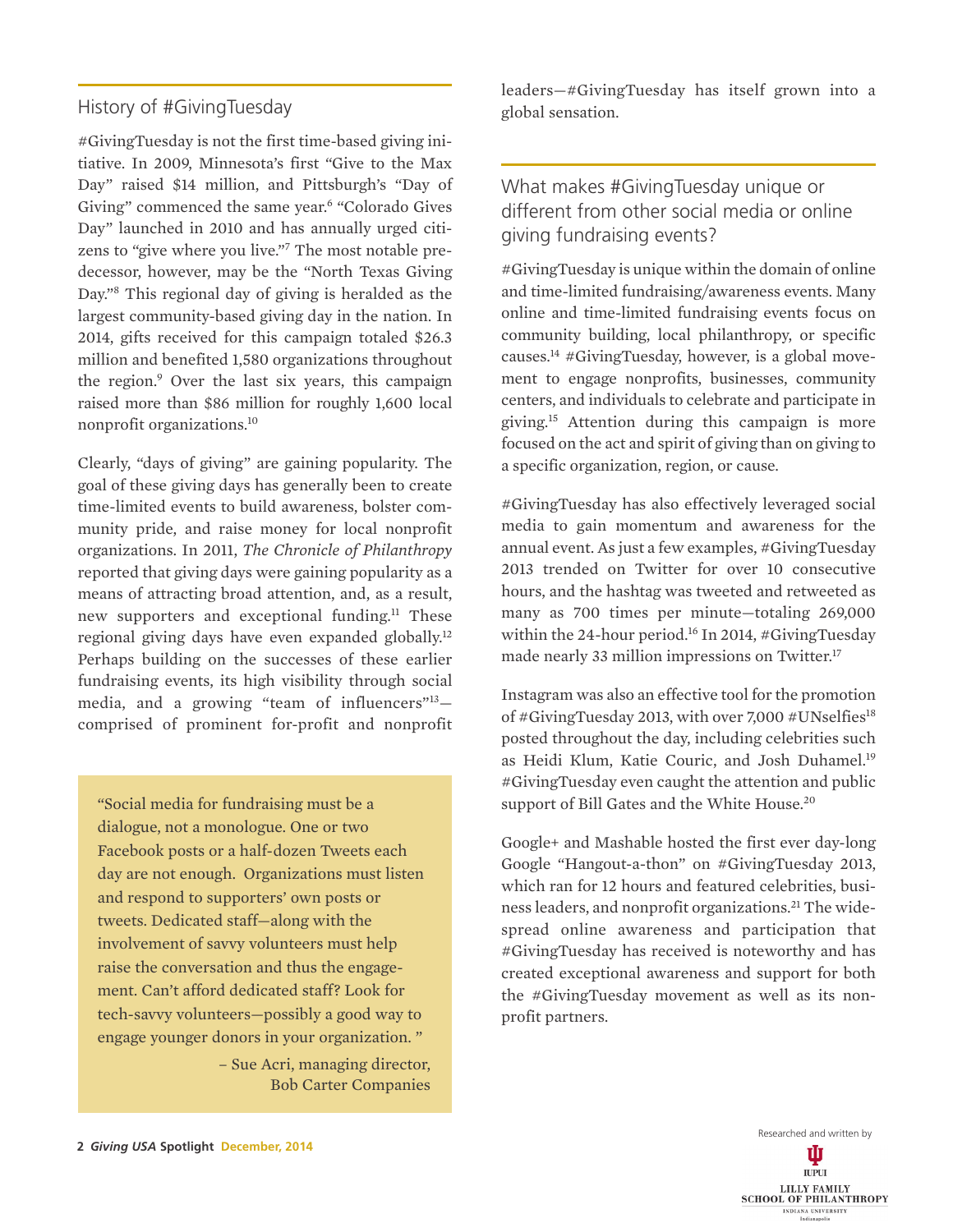#### **Nonprofits leverage #GivingTuesday as an annual point of engagement with supporters**

Ramping up to #GivingTuesday 2014, CCS, a leading global fundraising consulting and management firm that provides fundraising, development services and strategic consulting to nonprofit organizations worldwide, surveyed nearly 100 nonprofit organizations about their campaign plans for #GivingTuesday 2014 and the difference between these anticipated plans and their involvement with #GivingTuesday 2013.<sup>22</sup>

Results revealed that:

- Three-quarters of responding organizations that participated in #GivingTuesday 2013 were preparing to participate in 2014.
- Among those organizations participating in both years' events, two-thirds were planning on investing more time and resources into their #GivingTuesday 2014 campaign.
- The vast majority of organizations participating in #GivingTuesday 2014 devoted less than three months of planning time to their campaign.
- Organizations participating in #GivingTuesday 2014 revealed that they intended to leverage the day to tell their story, engage new donors and other types of supporters, boost year-end appeals, and improve marketing techniques and donor tracking systems, among other reasons.

# The rise of #GivingTuesday

On #GivingTuesday 2012, \$13.46 million was raised for more than 6,000 nonprofits through approximately 100,000 donations.23 On #GivingTuesday 2013, \$28.09 million was raised for more than 10,000 nonprofits through nearly 200,000 donations.24 The total amount in estimated donations raised on #GivingTuesday 2013 rose 110 percent over #GivingTuesday 2012. Between #Giving Tuesdays 2012 and 2014, the total amount raised grew 239 percent.

Although an explanation for this surge of growth in participation in #GivingTuesday has largely been unexplored, Steve MacLaughlin, director of the Idea Lab at Blackbaud, cited the national aspect and media coverage as reasons for the success of the #GivingTuesday campaign thus far:

*"It's a case of a rising tide lifts all boats. When you have that much awareness being generated and nonprofits latching onto it and personalizing it, that creates a very powerful combination that we really only ever see with major disasters and political election cycles."*<sup>25</sup>

Jamie McDonald, chief giving officer at Network for Good, shared similar sentiments.<sup>26</sup> McDonald suggested that #GivingTuesday has built on the energy of the holiday season with a day focused on igniting our instinct to give rather than shop. Nonprofits large and small recognize the potential to leverage the media cycle to inspire and attract donors. Lisa Schweitzer Courtice, vice president of community research and grants management at the Columbus Foundation, noted that successful online giving campaigns are the result of their wide accessibility. She noted that online, time-based initiatives (like #GivingTuesday) are "democratizing philanthropy," explaining to *The Chronicle of Philanthropy* that nonprofit organizations, including the Columbus Foundation, "began to be viewed as more accessible…It has animated philanthropy and transformed how we interact with the public."27

# Online giving and social media trends

The democratizing and accessible aspects of #GivingTuesday can be attributed to its dual foundation in both online giving and social media. #GivingTuesday likely garners a higher ratio of online

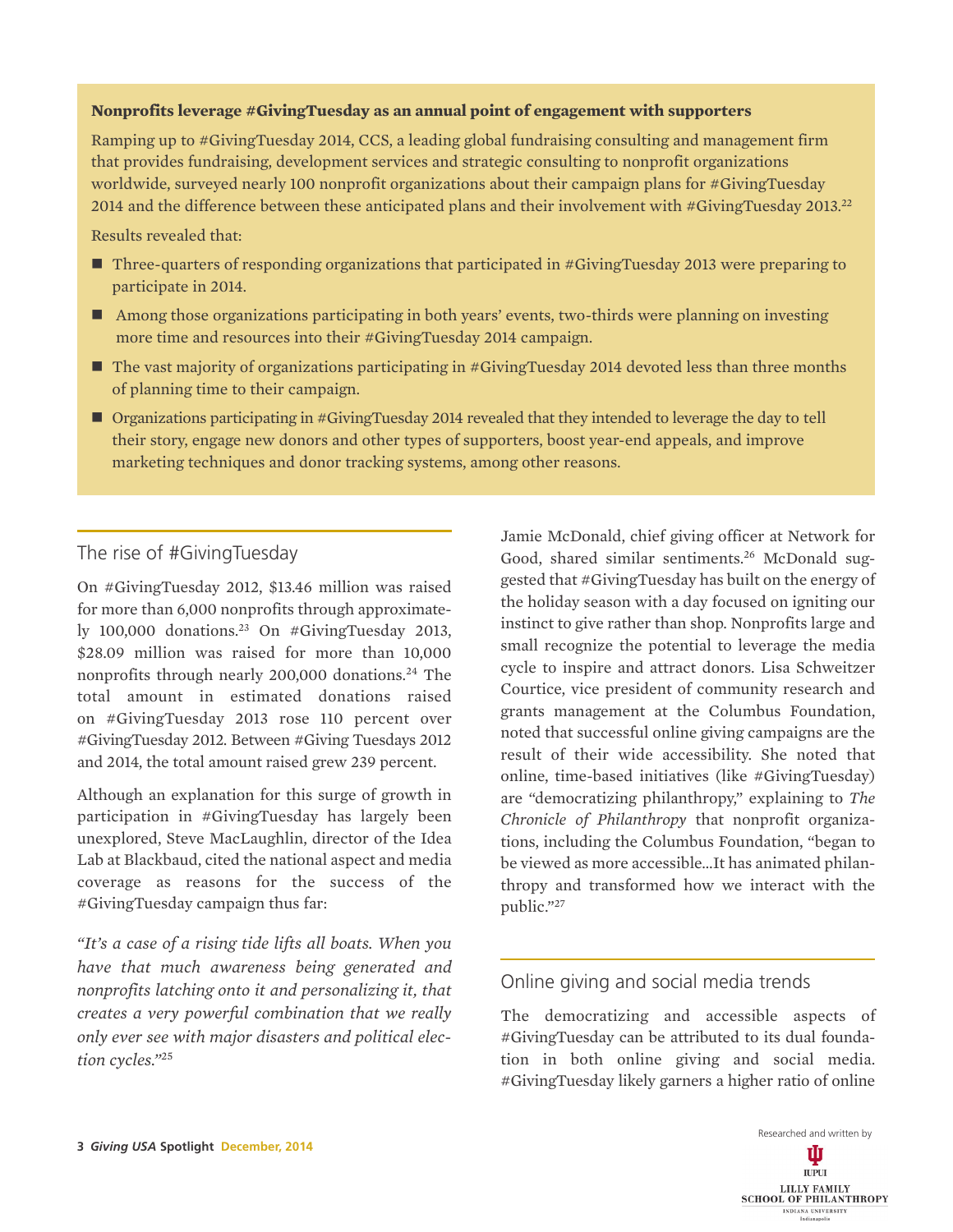Blackbaud estimates that roughly 6.4 percent of all private revenue (excluding grants) was raised online in 2013. That equals about \$18.32 billion.<sup>28</sup>

gifts to offline gifts compared with other days during the year. The time-limited nature of #GivingTuesday compels donors to give through an immediate method, like a nonprofit's website or a giving portal. While different reports produce different results in online giving trends, all suggest that online giving is demonstrating rapid year-to-year growth.

The *eNonprofit Benchmarks Study*, produced by M+R Strategic Services and the Nonprofit Technology Network (NTEN), documented relatively steady growth in online giving between 2010 and 2013 for roughly 50 national U.S. nonprofits. Online giving increased 19 percent between 2010 and 2011, 21 percent between 2011 and 2012, and 14 percent between 2012 and 2013.29 The year-to-year change in the number of online gifts received by these organizations

closely matched the year-to-year change in total online revenue received.

Network for Good noted consistent increases in yearover-year growth between 2010 and 2013. Using several sources of data, Network for Good estimated a 17 percent increase in online giving between 2010 and 2011, an 18 percent increase between 2011 and 2012, and a 14 percent increase between 2012 and 2013.<sup>30</sup>

Blackbaud, the largest online U.S. donation-processing software provider, reported increases in online giving of 13 percent between 2010 and 2011, $31$  10.7 percent between 2011 and 2012, and 13.5 percent between 2012 and 2013.32

Figure 1 shows estimates for changes in rates of online giving as reported by these three sources, as well as estimated changes in total U.S. giving, for the years 2011 to 2013. As the figure reveals, growth in online giving has been increasing at rates between 10.7 percent and 21.0 percent across these three sources. Total giving, which includes giving through all different types of vehicles and sources, including online giving,

#### **Figure 1**

Year-to-year change in online giving reported by three studies, compared to year-to-year growth in overall giving



Data: Blackbaud, *Charitable Giving Report*, 2012-2014, www.blackbaud.com; M+R Strategic Services and NTen, *eNonprofit Benchmark Study*, 2012-2014, www.e-benchmarksstudy.com; Network for Good, *Digital Giving Index*, 2012-2014, www.networkforgood.org; *Giving USA: The Annual Report on Philanthropy*, 2012–2014, www.givingusa.org Figures are in current dollars.

**4** *Giving USA* **Spotlight December, 2014**

Ŵ **TUPUI** LILLY FAMILY **SCHOOL OF PHILANTHROPY** INDIANA UNIVERSITY<br>Indianapolis

Researched and written by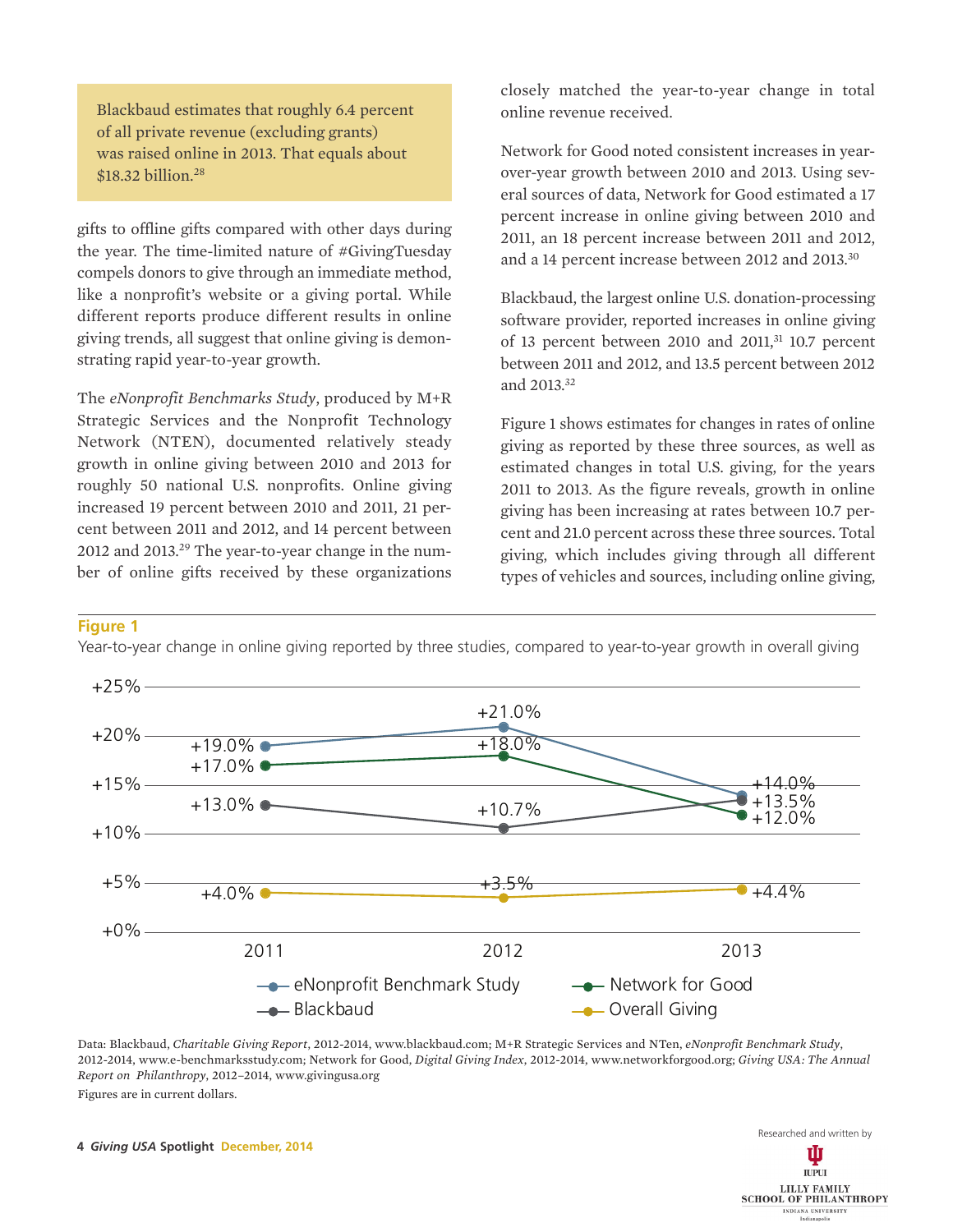has been growing at rates between 3.5 percent and 4.4 percent.

Studies show that direct solicitation correlates with increased charitable giving.<sup>33</sup> This is true not only for nonprofits' direct contact with potential or current donors, but also between donors and their social networks. As individuals donate to and express support for various causes, they become a catalyst for others to do so as well.<sup>34</sup> This phenomenon is growing exponentially. If nonprofits' adoption of social media is any indication of public demand and response, the figures are telling. In 2007, just 32 percent of surveyed U.S. charities used social networking platforms to engage donors.35 Just one year later, 79 percent of surveyed U.S. charities did so.36

More recent data released by the 2014 *eNonprofit Benchmarks Study* show continued strong growth in social media audiences (donors who subscribe to an organization's social media page or account).<sup>37</sup> Audiences for these nonprofits grew by 37 percent for Facebook and 46 percent for Twitter from the prior year. In addition, these nonprofits posted, on average, 1.2 times daily on Facebook and tweeted an average of 5.3 times daily on Twitter. Far and away, wildlife and animal welfare organizations reported having the largest number of Facebook page fans for these surveyed nonprofits, at more than 326,000. This is compared with the second-ranked category, international nonprofits, with more than 165,000 fans.

In its 2013 *Charitable Giving Repor*t, Blackbaud also notes that sector-specific organizations are becoming particularly savvy at engaging supporters through social media. K-12 and higher education schools are particularly adept at connecting with alumni through an active social media presence. International disaster organizations use social media channels to connect instantly with supporters and potential donors to communicate the urgency of their need.

# How has #GivingTuesday impacted giving?

With both online giving and the use of social media in fundraising growing, experts wonder if giving catalyzed as a result of #GivingTuesday campaigns will continue to grow as well. A wealth of data already demonstrates that, indeed, #GivingTuesday is growing significantly year over year.

However, what may be more important than knowing how much #GivingTuesday has grown is knowing the effect #GivingTuesday has had on online giving. Case studies have already demonstrated that #GivingTuesday campaigns are affecting specific organizations' online giving totals, as well as their *overall* giving amounts.38

Given the relatively short history of #GivingTuesday, it may be premature to construct a comprehensive study analyzing #GivingTuesday's effect on all types

Over the past few years, #GivingTuesday has asked millions of Americans to become more charity-focused. While #GivingTuesday offers the potential to build relationships with new prospective donors, some have complained that the event—still in its infancy—lacks a clear path from transforming one-time donors to long-term philanthropic activists.

Organizations must remain connected with new donors to translate a one-time gift into a sustained, fruitful relationship. The key to this relationship is donor-savvy communication:

- Use donor information wisely in personalized messages of gratitude.
- After #GivingTuesday, create unique messaging for each subsector of your database. New donors should receive a different message than existing donors.

– Robert Evans, president, Evans Consulting Group, Giving Institute Member Firm

Researched and written by Ŵ **TUPUI** LILLY FAMILY<br>SCHOOL OF PHILANTHROPY **INDIANA UNIVERSITY**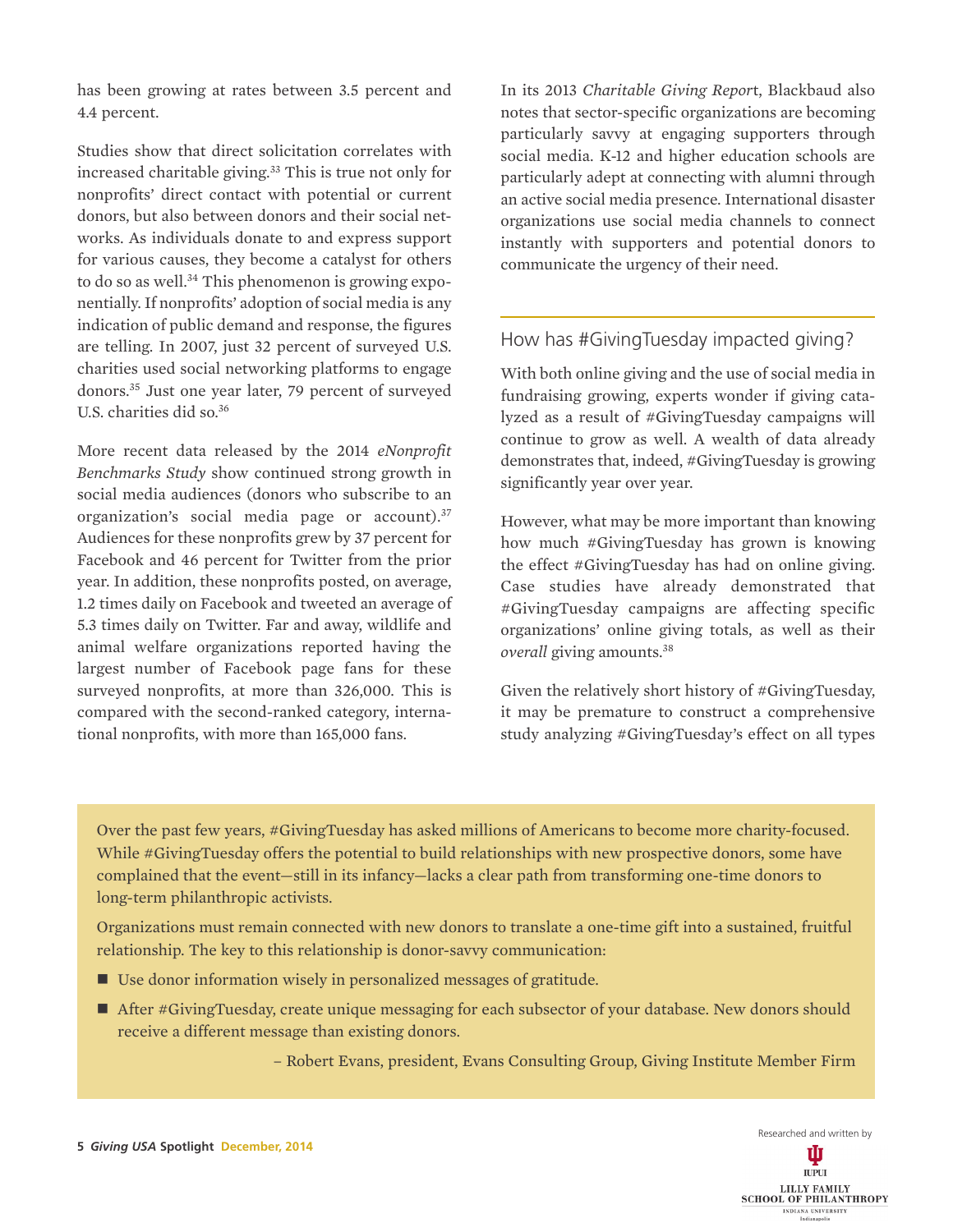of giving on a national level. However, currently available data does allow us to analyze #GivingTuesday's effect on online giving using a sample of organizations.

Using a dataset provided by Network for Good, we analyze trends on giving on and around #GivingTuesday. This dataset is comprised of approximately 4,000 charitable organizations $39$  that process an average annual combined total of roughly \$300 million in donations.40 We first provide descriptive trends on #GivingTuesday donations made to organizations that processed their donations via Network for Good's online donation processing platform in the years 2012 to 2014. We follow this discussion of trends with results from an analysis of #GivingTuesday's impact on online giving for the years 2012 and 2013, using Network for Good's dataset for the years 2010 through 2013.

# Network for Good's #GivingTuesday Trends, 2012–2014

Between 2012 and 2014, the total number of donations made through Network for Good on each of the three #GivingTuesdays rose 371 percent and the total amount given rose 349 percent.

Network for Good processes its donations through five online primary channels, which include:

- $\triangleright$  Generic giving web pages;<sup>41</sup>
- $\blacktriangleright$  Network for Good's branded giving web pages;<sup>42</sup>
- ▶ Network for Good-linked portals (e.g., NetworkForGood.org, Charity Navigator);
- ▶ Peer-to-peer giving/social networks (e.g., Causes. com, Crowdrise, SixDegrees.org); and
- ▶ Employee giving (e.g., payroll deductions, cash donations, matching grants from employers).<sup>43</sup>

#### **Figure 2**

Distribution of #GivingTuesday 2012, 2013, and 2014 gift amounts made through each of Network for Good's giving channels



Source: Network for Good, dataset provided to the Indiana University Lilly Family School of Philanthropy, December 2014

Researched and written by Ш **TUPUI** LILLY FAMILY **SCHOOL OF PHILANTHROPY INDIANA UNIVERSITY**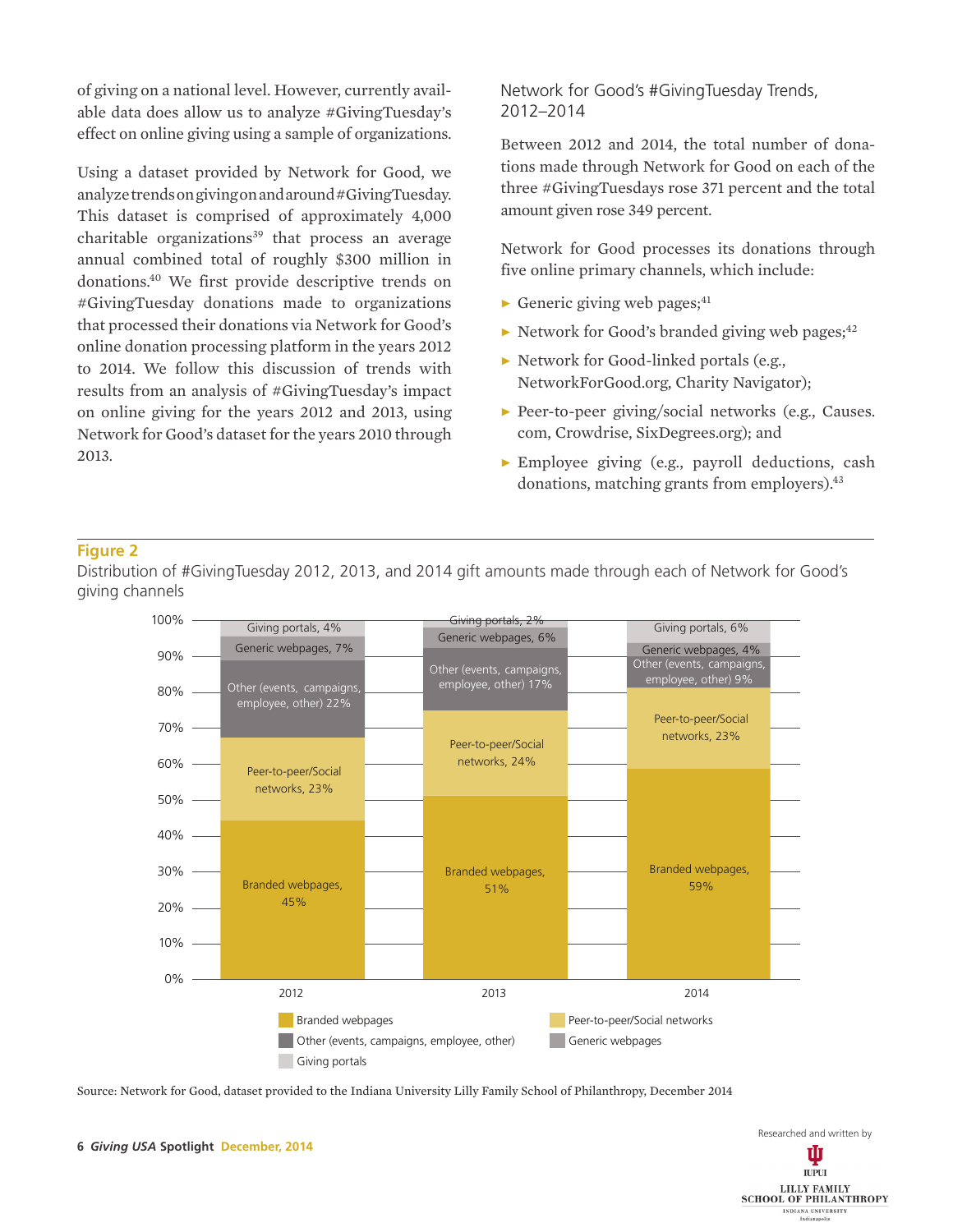An additional "other" category captures events, campaigns, and a small subset of gifts that fall outside of the other categories, in which payments are made via Network for Good's online system.<sup>44</sup>

The distribution of amounts given through these channels on #GivingTuesdays 2012, 2013, and 2014 is shown in Figure 2. As the figure shows, branded webpages captured the highest proportion of #GivingTuesday gift amounts in all years, climbing from 45 percent in 2012 to 59 percent in 2014. Giving via branded webpages was followed by giving through peer-to-peer/social network campaigns, at 23-24 percent for all years. Events, specific campaigns, employee giving, and other sources collected a combined 9 to 21 percent of donations in these years. These channels for giving have realized sharp declines during each successive #GivingTuesday.

# #GivingTuesday and year-end giving

For this part of the analysis, #GivingTuesday data was put into the context of year-end giving, defined here as October 1 through December 31. We analyzed both the total amounts given and the number of gifts made for the years 2012–2014. In addition, special attention was paid to the peer-to-peer/social network giving channel and its association with #GivingTuesday donations.

Analysis of this data demonstrates that each successive year #GivingTuesday captured an increasingly greater share of year-end giving (by amount)—growing from 1.3 percent in 2012 to 3.8 percent in 2014. A similar trend was seen for the share of donations made on #GivingTuesday as a percentage of year-end total number of gifts. Table 1 shows #GivingTuesday giving as a percentage of year-end giving for the years 2012 through 2014, by amount and number.

The growth in #GivingTuesday donations, by number and amount, are not surprising given that significant marketing coincided with the launch of #GivingTuesday for each of these years. Analysis of data on the use of peer-to-peer/social network giving channels during the year-end period is particularly revealing. On the first #GivingTuesday in 2012, peer-to-peer/social network channels captured just 2.7 percent of all

year-end donations (by amount) made through those methods. Use of this vehicle for #GivingTuesday donations grew to 5.2 percent of all year-end donations in 2013 and 5.8 percent in 2014.

Figures for the number of gifts made through peer-topeer/social network channels on #GivingTuesdays 2012, 2013, and 2014 indicate that these methods were also effectively used to ramp up participation, rising from 1.7 percent of total year-end gifts made through these methods in 2012 to 6.1 percent of total year-end gifts made through these methods in 2014.

What may even be more compelling in this analysis is that the use of peer-to-peer/social network channels by donors actually declined in the year-end period (October 1 through December 31) of 2013 compared with 2012. In 2014, donors' use of these methods in the year-end period increased over 2013 but did so more slowly than for giving on #GivingTuesday 2014 compared with #GivingTuesday 2013, specifically. This point signifies that the use of peer-to-peer/social network channels on #GivingTuesday, in particular, is an important and even growing aspect of the #GivingTuesday movement. Table 2 shows #GivingTuesday giving as a percentage of year-end giving, via peer-to-peer/social network channels, for the years 2012 through 2014, by amount and number. Data for year-end giving through these channels are also provided.

#### **Table 1**

#GivingTuesday giving as a percentage of year-end giving for the years 2012–2014, by amount and number

|      | Total #GivingTuesday giving<br>as a percentage of total<br>year-end giving | Total number of donations<br>made on #GivingTuesday as<br>a percentage of the total<br>number of year-end gifts |  |
|------|----------------------------------------------------------------------------|-----------------------------------------------------------------------------------------------------------------|--|
| 2012 | 1.3%                                                                       | 1.3%                                                                                                            |  |
| 2013 | 2.3%                                                                       | 3.1%                                                                                                            |  |
| 2014 | 3.8%                                                                       | $4.2\%$                                                                                                         |  |

Source: Network for Good, dataset provided to the Indiana University Lilly Family School of Philanthropy, December 2014

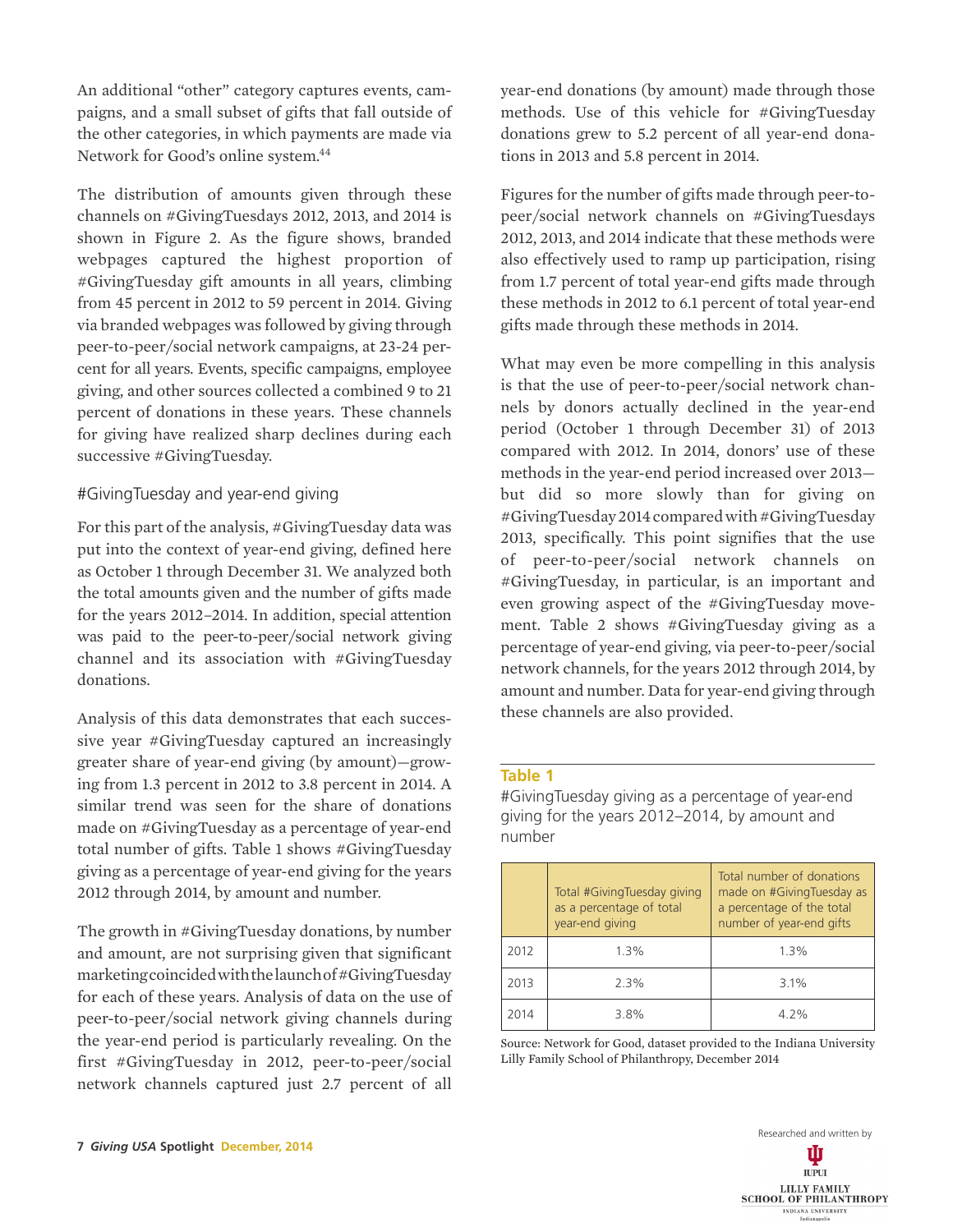## #GivingTuesday's effect on online giving

Statistical regression analysis allows us to examine #GivingTuesday data at a deeper level, including investigating how #GivingTuesday influences yearend online giving. For this analysis, we focused on the number and gift amounts made on a daily basis over the course of Network for Good's dataset for the years 2010 through 2013, while introducing controls for time (including month, day of the week, a hypothetical #GivingTuesday in 2011, and the year-end giving season). We also incorporated a statistical control for inflation.45

Our analysis reveals that #GivingTuesday had an effect on the total amount given that day in 2012<sup>46</sup> and an impact on the number of donations received that day in both 2012 and 2013.<sup>47</sup> While the analysis did not reveal that #GivingTuesday impacted the total amount given at a statistically significant level in 2013, #GivingTuesday 2013 significantly affected the number of gifts received compared with #GivingTuesday 2012. The results also reveal that #GivingTuesday impacted the number of Network for Good organizations receiving gifts in both 2012 and 2013.48

These positive results for #GivingTuesday giving are maintained while we controlled for daily gifts

#### **Table 2**

#GivingTuesday giving as a percentage of total yearend giving via peer-to-peer/social network channels for the years 2012–2014, by amount and number

|      | #GivingTuesday giving as a<br>percentage of total year-<br>end giving via peer-to-peer/<br>network social channels | Number of donations made<br>on #GivingTuesday as a<br>percentage of the total<br>number of year-end gifts<br>via peer-to-peer/social<br>network channels |  |
|------|--------------------------------------------------------------------------------------------------------------------|----------------------------------------------------------------------------------------------------------------------------------------------------------|--|
| 2012 | 2.7% (10.5%)                                                                                                       | 1.7% (20.0%)                                                                                                                                             |  |
| 2013 | 5.2% (10.2%)                                                                                                       | 5.1% (18.0%)                                                                                                                                             |  |
| 2014 | 5.8% (14.9%)                                                                                                       | $6.1\%$ (18.9%)                                                                                                                                          |  |

Source: Network for Good, dataset provided to the Indiana University Lilly Family School of Philanthropy, December 2014

Note: Figures in parentheses are peer-to-peer/social network contributions made as a percentage of all contributions during the analyzed time period, minus data for #GivingTuesday.

made during the year-end period (October 1 through December 31). We can take this to mean that donors were specifically giving in support of #GivingTuesday events and campaigns, rather than for other purposes like tax deduction, annual giving, or seasonal giving. This is revealing given that our analysis also indicated that the year-end period has a great effect on the number of gifts made, gift amounts, and the number of Network for Good organizations receiving gifts on a daily basis.<sup>49</sup>

Taken together, these results demonstrate that #GivingTuesday has a positive effect on giving as its own day and in the context of year-end charitable giving. We can conclude that #GivingTuesday induced these organizations to receive a greater number of gifts in 2012 and 2013 and a greater amount in total contributions in 2012.<sup>50</sup> Moreover, even while donors tend to give more often or in greater amounts toward the end of the year, this analysis reveals that #GivingTuesday stands on its own for its impressive results.

# Conclusion

This study analyzed online donations made through Network for Good throughout the years 2010 to 2014, including on #GivingTuesdays 2012–2014. While this examination used a sample of all online giving data, it is a first step toward affirming the success of #GivingTuesday as a philanthropic movement.

A few results of this analysis are particularly striking. One finding is that each successive #GivingTuesday captured an increasingly greater share of total yearend giving. With this finding, one might question if #GivingTuesday is simply capturing year-end contributions that donors would have given anyway. However, another key finding is that #GivingTuesday as a singular event positively influences the number of donations given and the number of nonprofits receiving donations. In addition, #GivingTuesday 2012 was shown to have significantly and positively influenced the total amount in contributions that organizations received that year. It appears, as well, that peer-to-peer/ social network channels, while not as popular as giving through Network for Good

> Researched and written by Ŵ **TUPUI** LILLY FAMILY **SCHOOL OF PHILANTHROPY** INDIANA UNIVERSITY<br>Indianapolis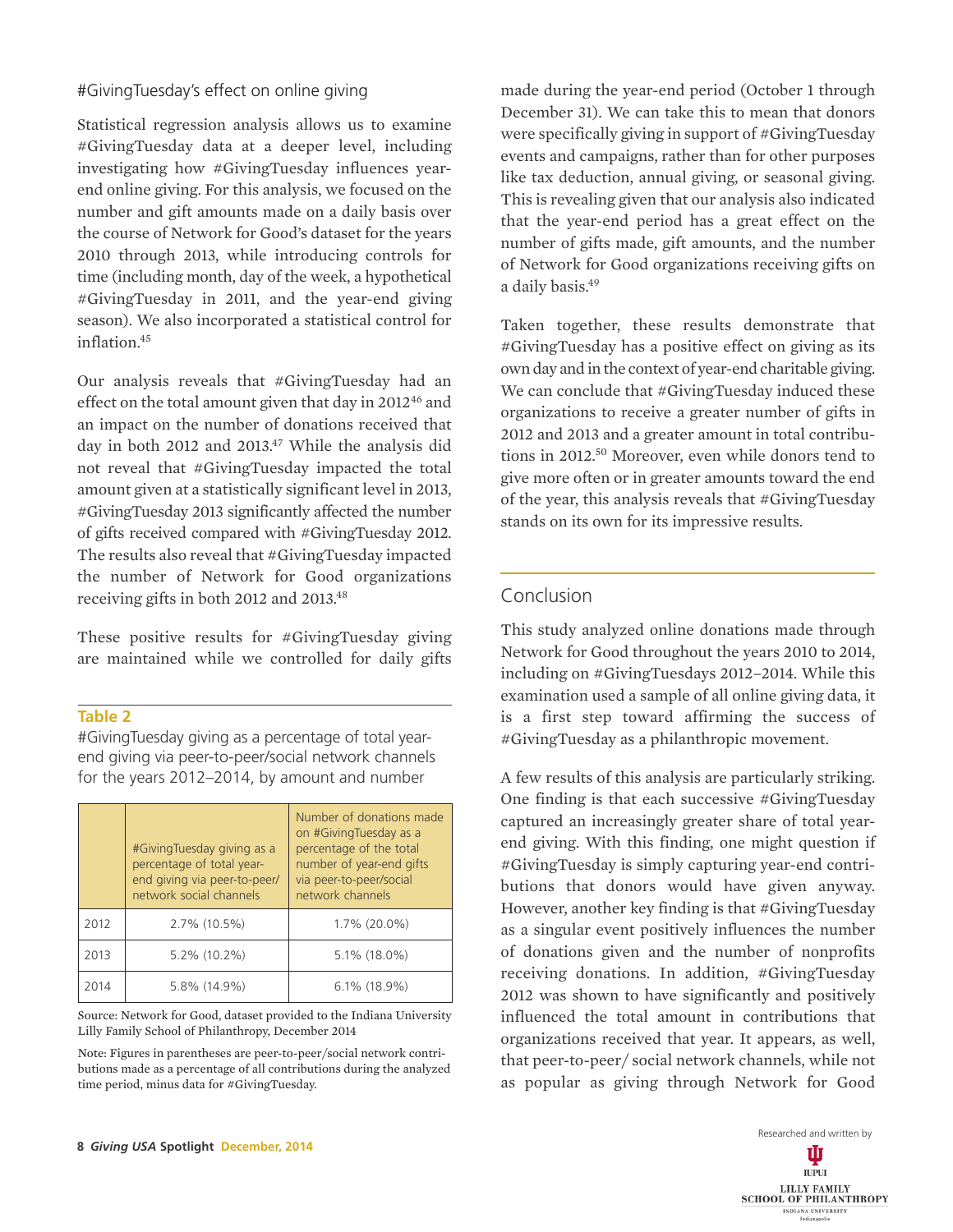Best practices for incorporating #GivingTuesday into your current fundraising efforts:

**Ask for more than money.** With its emphasis on generosity and gratitude, messages that ask your supporters to give time, engage in digital advocacy, or pass along an act of kindness may deepen their commitment to your organization, resulting in greater giving in the future.

**Utilize a matching gift.** A matching gift can double the total amount raised and provide a proven incentive for a prospective donor to give knowing that the gift will be matched. To secure the match, start with existing business and major donor relationships and present the case that their gift will be leveraged for an even greater impact. Also, in some cases, a previously secured, yet undesignated commitment, could be purposed as a match for #GivingTuesday.

**Incorporate #GivingTuesday into your end-of-year campaign.** Have it be a primary component to kick-off the holiday season of giving, while still sending out the usual messages in December for your annual campaign.

**Use multiple vehicles.** A multi-channel campaign uses email, social media and the organization's website to promote #GivingTuesday. With even more planning, direct mail can boost the results as well.

**Recruit people to share your message.** The holiday season is a particularly good time to ask your supporters to share a message of goodwill to their friends and family. #GivingTuesday provides a specific message to share with these peers.

**Utilize #GivingTuesday to set the stage for larger digital campaigns.** Many organizations participate in local giving days or proprietary digital giving events that have the potential to raise more money than their #GivingTuesday appeal. They use #GivingTuesday to engage, build their digital audience, and identify avid supporters as they anticipate these future campaigns.

**Utilize the free resources on the #GivingTuesday site.** It is full of template messaging, graphics, and statistics to help articulate your campaign. www.GivingTuesday.org

**Share your results.** #GivingTuesday benefits the entire sector. We all benefit when we learn from one another.

Information provided by Laura MacDonald, CFRE, chair of the Giving USA Editorial Review Board and president of Benefactor Group, a Giving Institute member firm.

branded webpages on #GivingTuesday, are playing an increasingly important role in the #GivingTuesday movement.

These findings demonstrate that #GivingTuesday is having true impact on the charitable landscape through the number of donations given, the amounts raised, and the number of nonprofits participating. These results positively support the intention of #GivingTuesday to move people to be charitable. If past participation rates of the involvement of nonprofits and individuals in #GivingTuesday are any indication of this movement's success, then we believe

#GivingTuesday will become a permanent fixture in the global philanthropic landscape. Perhaps, even, #GivingTuesday will become more prevalent (and relevant) than its counterparts—Black Friday and Cyber Monday.

Researched and written by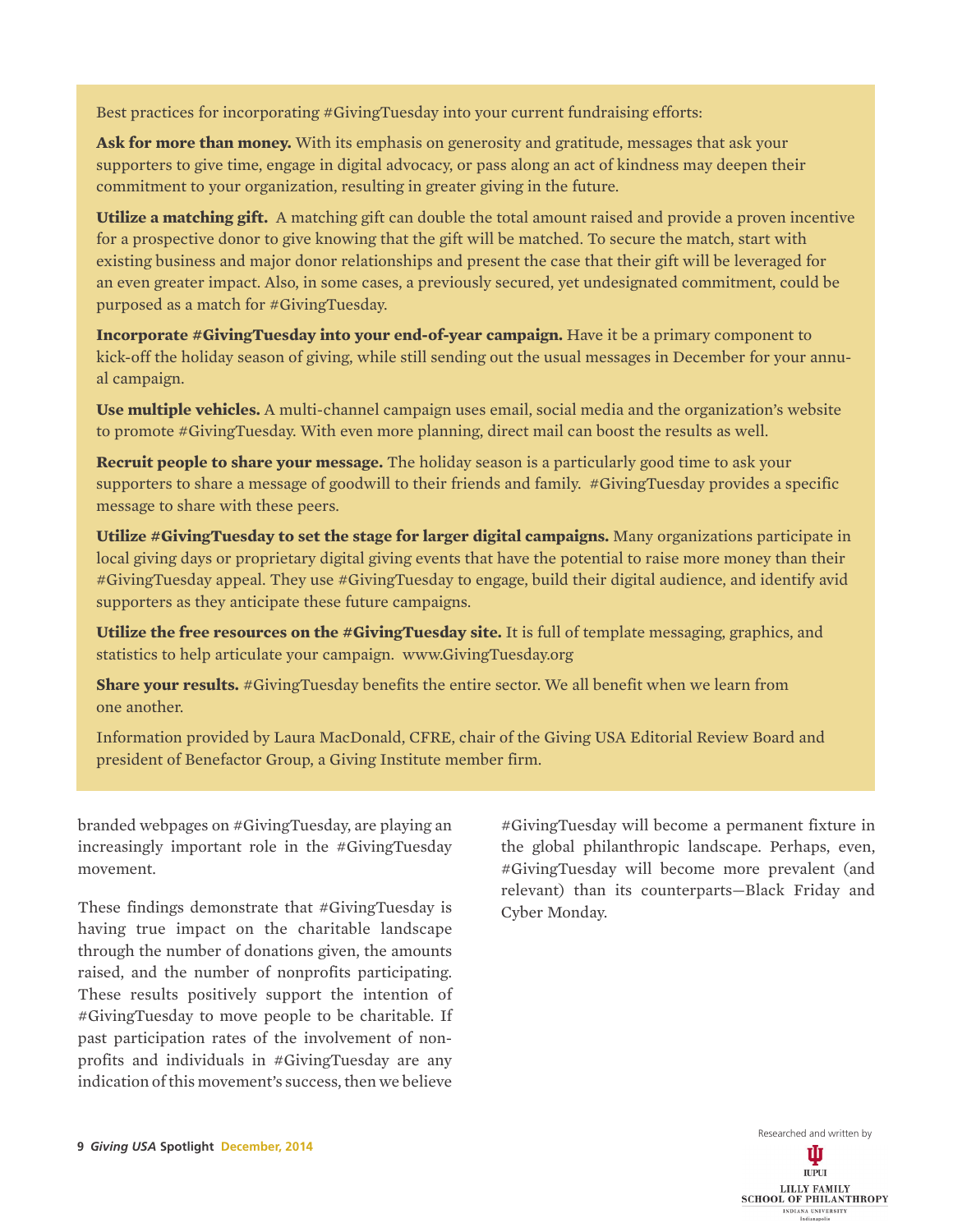# **Appendix**

#### **Table 3**

Data from statistical regression analysis (OLS) of the effect of #GivingTuesday on overall giving and seasonal giving

| Variables used in<br>the analysis             | Total daily amount<br>donated | Total daily number of<br>donations | Total number of organizations<br>receiving donations daily |  |  |  |
|-----------------------------------------------|-------------------------------|------------------------------------|------------------------------------------------------------|--|--|--|
| #GivingTuesday                                |                               |                                    |                                                            |  |  |  |
| 11/27/2012                                    | 348,567***                    | $1.922***$                         | $810.3***$                                                 |  |  |  |
|                                               | (49, 573)                     | (265.0)                            | (43.38)                                                    |  |  |  |
| 12/3/2013                                     | 121,390                       | $4,492***$                         | 337.4**                                                    |  |  |  |
|                                               | (190, 718)                    | (699.8)                            | (150.0)                                                    |  |  |  |
| <b>Hypothetical #GivingTuesday</b>            |                               |                                    |                                                            |  |  |  |
| 11/29/2011                                    | $-116,490**$                  | $-489.2*$                          | $-35.57$                                                   |  |  |  |
|                                               | (51, 669)                     | $-285.5$                           | (45.49)                                                    |  |  |  |
| Year-end giving                               |                               |                                    |                                                            |  |  |  |
| Oct. 1-Dec. 31 in 2011,<br>2012, and 2013     | 1,115,000***                  | $4,290***$                         | $1,710***$                                                 |  |  |  |
|                                               | (237, 636)                    | (930.0)                            | (131.0)                                                    |  |  |  |
| <b>Observations</b><br>(collapsed by the day) | 1,671                         | 1,671                              | 1,671                                                      |  |  |  |
| R-squared                                     | 0.326                         | 0.323                              | 0.566                                                      |  |  |  |

Notes: Robust standard errors in parentheses, \*\*\* p<0.01, \*\* p<0.05, \* p<0.1. Controls include day of the week and month, year-end time period, and Consumer Price Index. Controls were also added for the post-#GivingTuesday period to test for downstream or future effects of giving. Results indicate that #GivingTuesday has no negative effect on future giving.

For this analysis, we used a dataset provided by Network for Good with information on approximately seven million online donations given between January 1, 2010 and December 31, 2014. This dataset contained the date and time of donation, the receiving nonprofit's name and EIN, donation amounts, the type of donation (e.g., once, monthly, annual), and the donation channel. Several variables were then constructed from this information for use in the descriptive statistics. The dataset was also collapsed into daily totals (bringing it down to 1,671 observations) for use in the regression analysis to test for the effect that #GivingTuesday has on giving.

We used OLS (ordinary least squares) regression with robust standard errors. Though several alternate sets of variables were tested, the final equation used for the regression analysis is:

 $Y_t = \alpha_1$ GT2012+  $\alpha_2$ GT2013+ $\alpha$ <sub>h</sub>HypGT2011+γ<sub>1</sub>PostGT2012 +γ<sub>2</sub>PostGT2013 +γ<sub>H</sub>PostHypGT2011+ βX<sub>t</sub>

Where X<sub>t</sub> controls for the month, day of the week, holiday season (as defined by October 1 through December 31), and monthly CPI. The post-variables are indicator variables activated the day following the respective #GivingTuesday. The tested  $Y_t$  included the total amount donated daily, the total number of donations made daily, and the total number of organizations receiving gifts daily.

Researched and written at the Indiana University Lilly Family School of Philanthropy (School) by: Melanie McKitrick, managing editor of *Giving USA*, and Elena Hermanson, research assistant at the School. Dataset preparation and regression analysis was conducted by Jon Bergdoll, assistant statistician at the School and doctoral student at the IUPUI Department of Economics. Oversight of the statistical analysis conducted by Una Osili, Ph.D., director of research at the School, and Cagla Okten, Ph.D., visiting scholar.

The School's research staff sincerely thank the Giving USA Foundation Editorial Review Board members who provided editorial comments and practitioner recommendations, including Sue Acri, Robert Evans, and Laura MacDonald. The School also thanks Network for Good for graciously sharing their data, and CCS for sharing the results of their 2014 #GivingTuesday survey. In addition, the School thanks CCS, Network for Good, and the Case Foundation for their generous support of this *Giving USA* Spotlight.

Rich Metter of Rich Metter Graphics Studio, NYC, designed this Spotlight. www.richmetter.com

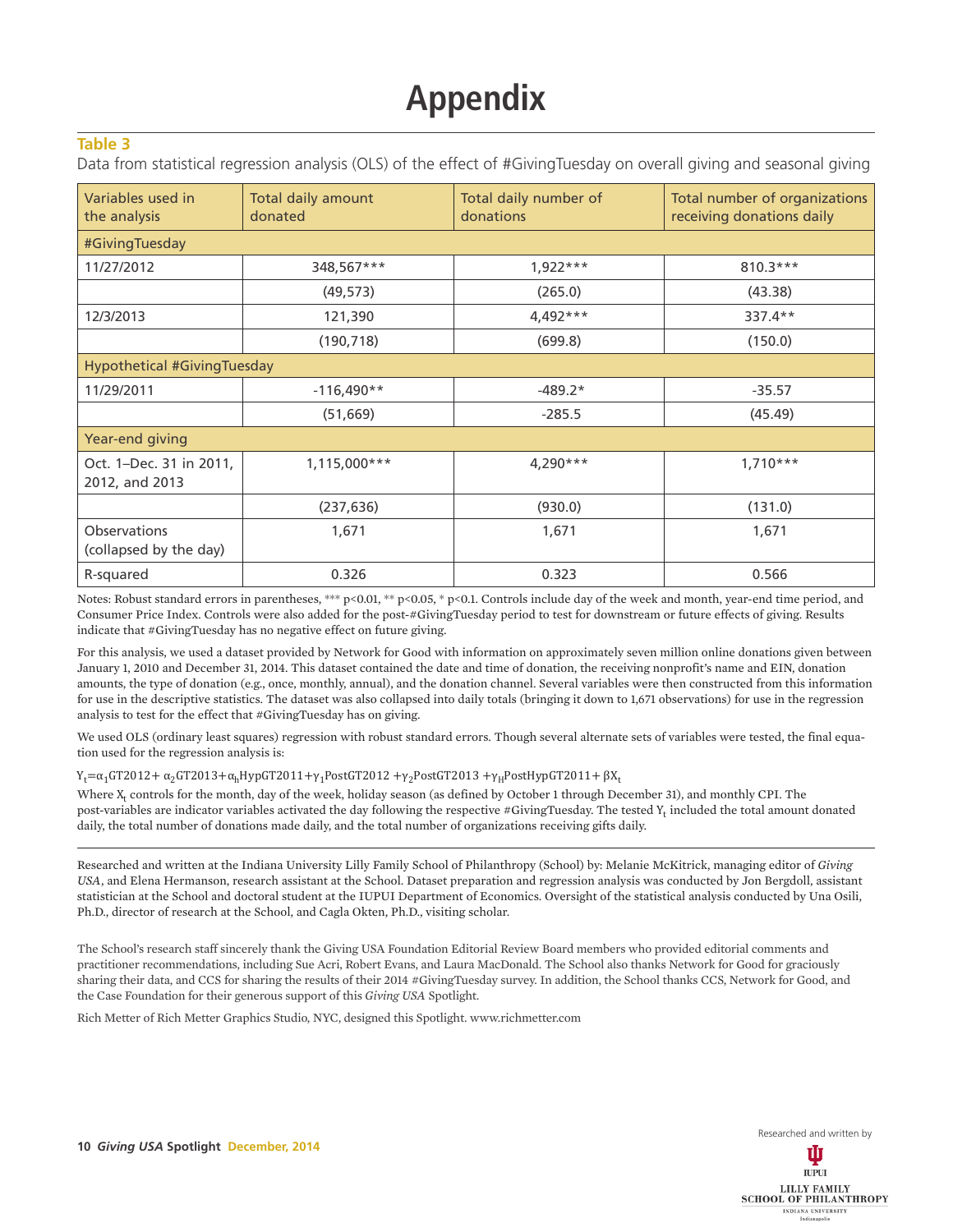## References

- 1 "Giving Tuesday Launches Holiday Donations, Community Building," *The NonProfit Times*, November 27, 2012, www.thenonprofittimes.com
- 2 "What is #GivingTuesday?," #GivingTuesday, http://www.givingtuesday.org/about
- 3 These data are according to research by the Indiana University Lilly Family School of Philanthropy, released jointly by the school and Case Foundation on December 3, 2014, http://casefoundation.org/ blog/givingtuesday-moves-campaign-tradition
- 4 Blackbaud, DonorPerfect, GlobalGiving, Network for Good, and Razoo.
- 5 Note that publicly reported results for #GivingTuesday 2012 and 2013 also include a majority of online donations and a portion of offline donations. These results are methodologically comparable to previous years.
- 6 Maureen West, "'Giving Days' Garner Large Sums While Attracting New Donors," *The Chronicle of Philanthropy*, May 30, 2011, www.philanthropy.com
- 7 Kayla Arnesen, "Community First Foundation and FirstBank Announce Colorado Gives Day 2014," Community First Foundation, press release, May 1, 2014, www.communityfirstfoundation.org
- 8 "North Texas Giving Day," Communities Foundation of Texas, http://www.cftexas.org/ntgd14
- 9 "North Texas Giving Day," Communities Foundation of Texas, https://northtexasgivingday.org/
- 10 "North Texas Giving Day Surpasses its Own National Record," Communities Foundation of Texas, press release, September 19, 2014, www.cftexas.org; North Texas Giving Day website: https://www.northtexasgivingday.org/
- 11 Maureen West, "'Giving Days' Garner Large Sums While Attracting New Donors," *The Chronicle of Philanthropy*, May 30, 2011, www.philanthropy.com
- 12 "Global," #GivingTuesday, http://www.givingtuesday.org/global/
- 13 "About," #GivingTuesday, http://www.givingtuesday.org/about/
- 14 Maureen West, "'Giving Days' Garner Large Sums While Attracting New Donors," *The Chronicle of Philanthropy*, May 30, 2011, www.philanthropy.com; "Give Local America Results," Kimbia, press release, May 9, 2014, http://www.kimbia.com/give-local-america-results/
- 15 "What is #GivingTuesday?," #GivingTuesday, http://www.givingtuesday.org/about
- 16 "What We Do: #GivingTuesday," United Nations Foundation, 2013, http://www.unfoundation.org/features/givingtuesday/
- 17 #GivingTuesday 2014 infographic, The Case Foundation, 2014, http://casefoundation.org/blog/givingtuesday-moves-campaigntradition
- 18 #UNselfies are photos people take of themselves while engaging in or pledging to engage in philanthropic acts.
- 19 Taylor Corrado, "12 Notable Highlights From 2013's Giving Tuesday," *Hubspot*, December 6, 2013, http://blog.hubspot.com/marketing/ giving-tuesday-recap-list
- 20 "What We Do: #GivingTuesday," United Nations Foundation, 2013, http://www.unfoundation.org/features/givingtuesday/
- 21 "#GivingTuesday: The First-Ever Donatable Google Hangout-a-Thon," Mashable, http://mashable.com/category/giving-tuesday/
- 22 Melissa Rothberg, "Five Insights from CCS's #GivingTuesday Survey," Nov. 27, 2014, https://ccsfundraising.wordpress.com/2014/11/27/ five-insights-from-ccss-givingtuesday-survey/
- 23 #GivingTuesday 2012 data were collected from both donation processing platform companies and publicly available reports: Mark Hrywna and Patrick Sullivan, "#GivingTuesday Trending and Cashing In," *The NonProfit Times*, December 3, 2013, www.thenonprofittimes.com; "#GivingTuesday Shines a Light on

Philanthropy, Service, and American Generosity and Creates Opening Day for the Giving Season," PRWeb, November 28, 2012, www.prweb.com

- 24 #GivingTuesday 2013 and 2014 data were collected from both donation processing platform companies and publicly available reports: Raymund Flandez, "Giving Tuesday's Second Year Brings More Participation," *The Chronicle of Philanthropy*, November 26, 2013, www.philanthropy.com; Steve MacLaughlin, Charitable Giving Report 2013, Blackbaud, February 2014, www.blackbaud.com; Mark Hrywna and Patrick Sullivan, "Donations More Than Doubled For #Giving Tuesday," *The NonProfit Times*, December 4, 2013, www.thenonprofittimes.com; "DonorPerfect & #GivingTuesday Release #GivingTuesday Results— Giving Increases 162% Over Last Year!," DonorPerfect, press release, December 4, 2013, www.donorperfect.com
- 25 Personal communication, January 2015
- 26 Mark Hrywna and Patrick Sullivan, "Donations More Than Doubled For #GivingTuesday," *The NonProfit Times*, December 4, 2013, www.thenonprofittimes.com
- 27 Maureen West, "'Giving Days' Garner Large Sums While Attracting New Donors," *The Chronicle of Philanthropy*, May 30, 2011, www.philanthropy.com
- 28 This calculation is according to Blackbaud's estimate of 6 percent, as stated in its 2013 *Charitable Giving Report*, applied to *Giving USA*'s estimate for total giving to all charitable subsectors excluding to foundations.
- 29 M+R Strategic Services and NTen, *eNonprofit Benchmarks Study*, 2012, 2013, 2014, www.e-benchmarksstudy.com
- 30 Network for Good, *Digital Giving Index*, 2011, 2012, 2013, 2014, www.networkforgood.org
- 31 This percentage excluded very large international organizations.
- 32 Steve MacLaughlin, Jim O'Shaughnessy, and Allison Van Diest, *The 2011 Online Giving Report*, Blackbaud, 2012, www.blackbaud.com; Steve MacLaughlin, *Charitable Giving Report 2012*, Blackbaud, 2013, www.blackbaud.com; Steve MacLaughlin, *Charitable Giving Report 2013*, Blackbaud, 2014, www.blackbaud.com.
- 33 Jonathan Meer and Harvey S. Rosen, The ABCs of Charitable Solicitation, *Journal of Public Economics*, 2011, 95, 363-371; Paul G. Schervish and John J. Havens, Social Participation and Charitable Giving: A Multivariate Analysis, *Voluntas: International Journal of Voluntary and Nonprofit Organizations*, 1997, 8(3), 235-260; Rick Wash and Cliff Lampe, The Power of the Ask in Social Media, 2012, Proceedings of the 2012 ACM Conference on Computer Supported Cooperative Work (CSCW), Seattle, WA; Bariş K. Yoruk, How Responsive are Charitable Donors to Requests to Give? *Journal of Public Economics*, 2009, 93, 1111-1117
- 34 Brian G. Smith, Socially Distributing Public Relations: Twitter, Haiti, and Interactivity in Social Media, *Public Relations Review,* 2010, 36, 329-335; Tatiana Tatarchevskiy, The 'Popular' Culture of Internet Activism, *NewMedia Society,* 2011, 13(2), 297
- 35 Nora Ganim Barnes and Eric Mattson, Still Setting the Pace in Social Media: The First Longitudinal Study of Usage by the Largest US Charities, University of Massachusetts Dartmouth, 2009, http:// www.umassd.edu/media/umassdartmouth/cmr/studiesandresearch/ socialmediacharity.pdf
- 36 Nora Ganim Barnes and Eric Mattson, Still Setting the Pace in Social Media: The First Longitudinal Study of Usage by the Largest US Charities, University of Massachusetts Dartmouth, 2009, http:// www.umassd.edu/media/umassdartmouth/cmr/studiesandresearch/ socialmediacharity.pdf
- 37 M+R Strategic Services and NTen, *eNonprofit Benchmarks Study*, 2014, www.e-benchmarksstudy.com
- 38 DonorPerfect Online Fundraising Software, Moving the Needle: The Success and ROI of #GivingTuesday, 2014, https://www.youtube. com/watch?v=YefecoEPyL4&feature=youtu.be&t=1s

Researched and written by

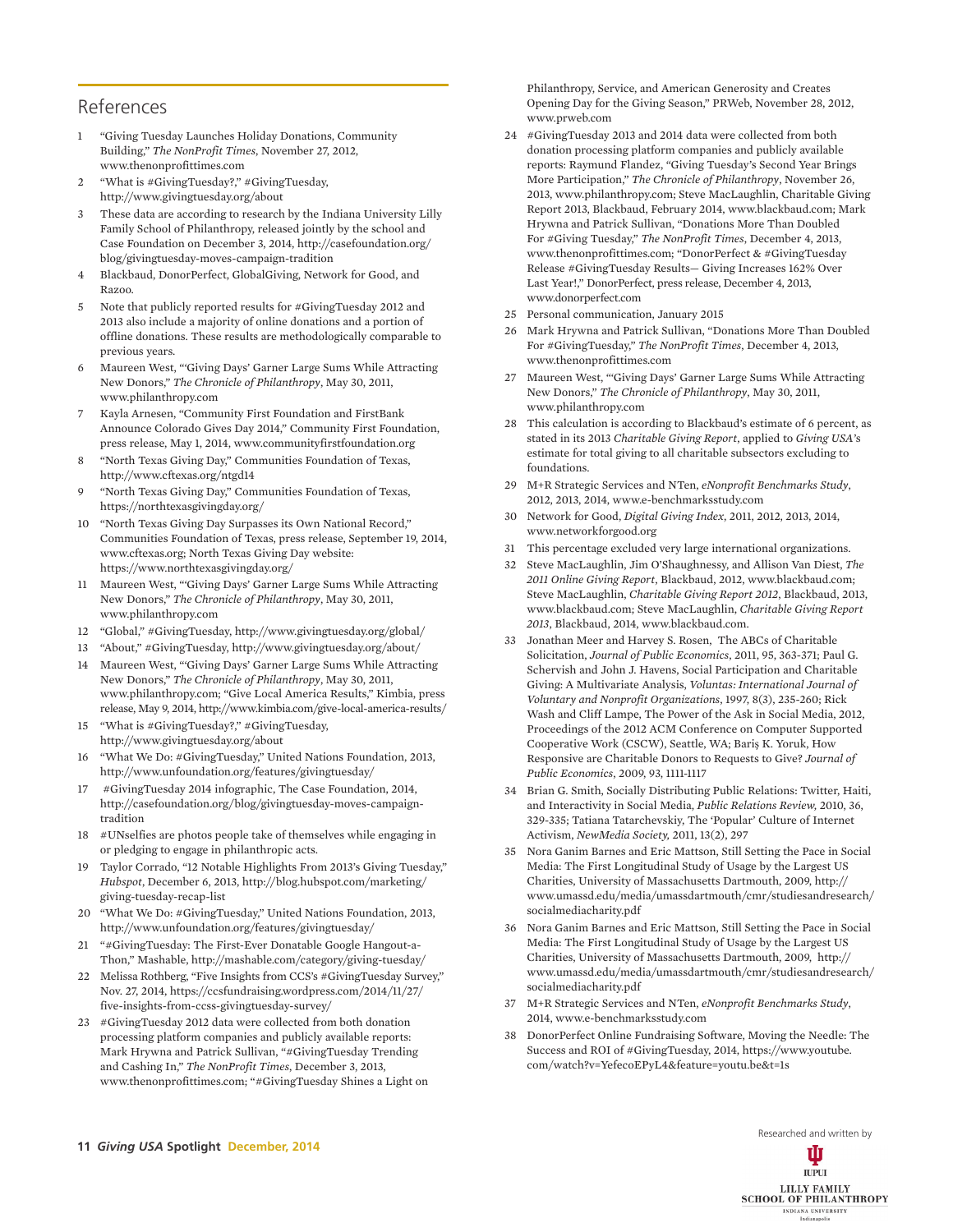- 39 n=2,370 organizations for 2010; n=2,737 for 2011, n=3,800 for 2012, and n=3,800 for 2013.
- 40 This average is for 2010, 2011, 2012, 2013, and half of 2014.
- 41 These webpages are established by the nonprofits sponsoring the event and do not include Network for Good's branding.
- 42 These webpages include Network for Good's branding.
- 43 While most employees donate online via credit card, a small percentage—about 2 percent—of employee donations derive from offline sources (payroll, matching grants, or corporate grants).
- 44 "Events" refer to donations made via the Network for Good product EventsNow, a fundraising event ticketing and registration tool that helps nonprofits easily accept ticket purchases and donations online. "Campaigns" describe episodic cause-marketing campaigns in which Network for Good hosts donation forms for companies; past examples include Warner Brothers' Horn of Africa campaign ("We Can Be Heroes") and Coca-Cola's "Arctic Home" campaign benefitting World Wide Fund for Nature. "Other" describes donations that do not fit into any these listed categories.
- 45 This analysis was conducted as a first part of a comprehensive investigation of #GivingTuesday data and is considered a pilot initiative. Future analyses using additional data sources may reveal different results.
- 46 p<0.01 for 2012. 2013 results were not significant.
- 47 p<0.01 for 2012 and 2013
- 48 This data point includes only organizations that received at least \$1 on any given day in the data set; p<0.01 for 2012, p<0.05 for 2013
- 49 p<0.01 in all three cases
- 50 p<0.10